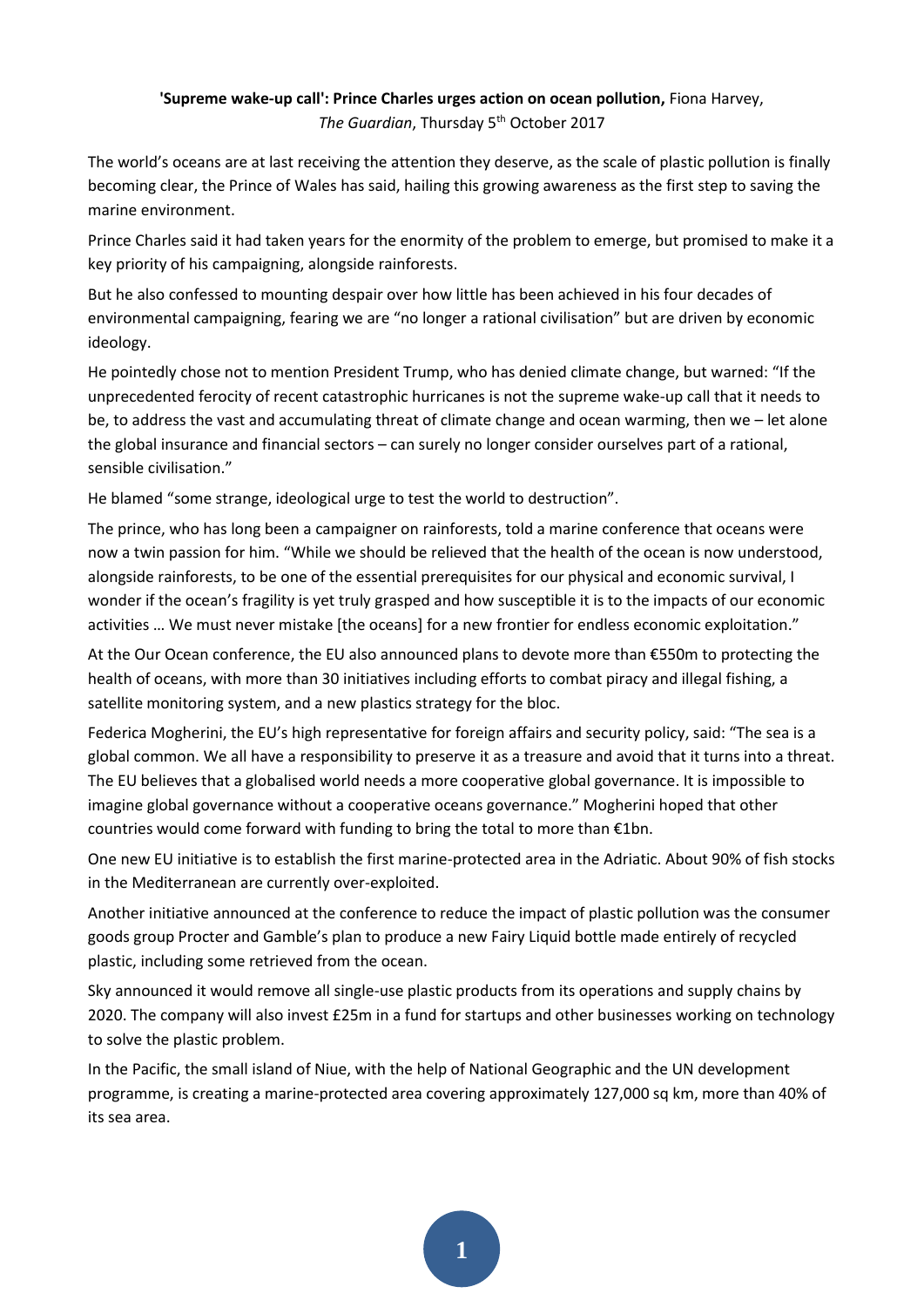'For too long, they have generated harm': the fight to remove offensive monuments in New York, *The Guardian*, December 8, 2017

This summer, a series of [Confederate monuments were torn down](https://www.theguardian.com/us-news/2017/aug/16/baltimore-takes-down-confederate-statues-in-middle-of-night) in Maryland, North Carolina, Florida, Texas an[d Louisiana](https://www.theguardian.com/us-news/gallery/2017/aug/15/confederate-statues-removed-across-southern-us-states-in-pictures) after th[e death of a civil rights activist](https://www.theguardian.com/us-news/2017/aug/12/virginia-unite-the-right-rally-protest-violence) at a far-right protest in Charlottesville.

It looks like New York City might be next. In a city with more than 800 public monuments, four in particular have irked artists and academics, who have signed a public petition. The 500 signatories are advocating for the removal of monuments of Christopher Columbus, James Marion Sims, Theodore Roosevelt and one adjoined honouring Philippe Pétain and Pierre Laval. "For too long, they have generated harm and offense as expressions of white supremacy," reads the petition, in a city which "preaches tolerance and equity".

To the signatories, the Roosevelt monument, which shows the 26th American president with a Native American chief and an African man, glorifies racial hierarchies. "Roosevelt is a very salient symbol for us of white supremacy and it's often cited as the most hated monument in New York City," said Andrew Ross, an activist and culture professor at New York University. "It has no place outside of the museum."

New York's Columbus statue, located at Columbus Circle in Manhattan, has come under fire for representing genocide. The statue, however, was a gift from the Italian American community, some of whom adopt Columbus as an icon. To Phil Folgia, counsel for the Italian American legal defense and higher education fund, the removal of the statue would be "an outrage to our community".

John Viola, the president of the National Italian American Foundation, said: "In the wake of the lynching of 11 Sicilian Americans in New Orleans, the statue at Columbus circle was gifted to the city of New York by the newly arrived Italian American community. Our community was able to gather small donations from thousands of Italian American families and turn them into that statue – a testament to their belief and confidence in the American dream. That statue is a thank you card to America."

The monument of American physician James Marion Sims at Central Park near 103rd street is especially troubling, as Sims performed experimental gynaecological operations on enslaved African women between 1845 and 1849. "By honouring Sims, New York City honours the American equivalent of Josef Mengele," said Singer. "This statue should be removed."

A series of public hearings were held in each borough last month by the [Mayoral Advisory](http://nyc.gov/monumentscommission)  [Commission on City Art, Monuments, and Markers,](http://nyc.gov/monumentscommission) with its final hearing on 28 November. New Yorkers had the opportunity to voice their support or opposition of the monuments and the commission will bring the petition to the attention of New York's mayor, Bill de Blasio, by the end of this month. The commission also had an [online survey](http://www1.nyc.gov/site/monuments/survey/monuments-survey.page), which asked New Yorkers questions such as: "What is the best way to achieve public space that is open and inclusive?"

The commission's co-chairs, Tom Finkelpearl and Darren Walker, recently published an op-ed last week in the New York Daily News, which says they are looking "to develop a set of guidelines that allows us to approach these issues in a coherent, transparent way that brings people together in dialogue, instead of driving them apart".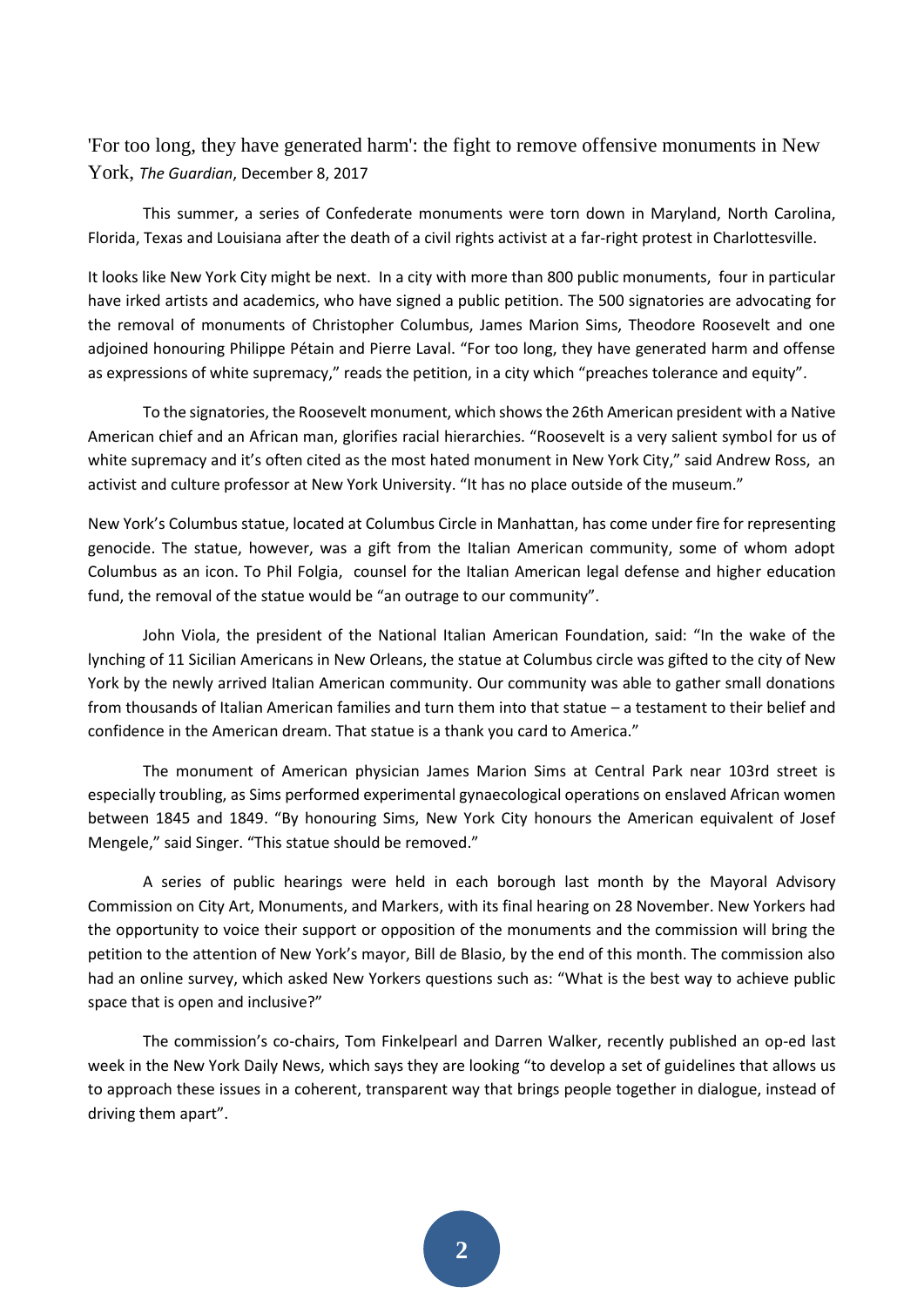#### **Congress Is 'Too Scared' of the AMA to Really Attack Opioids,** 05.29.18, The Daily Beast

As the opioid epidemic ravages the country, lawmakers pushing for reforms to how the drugs are prescribed have encountered a series of roadblocks from a surprising source: the lobby for physicians. Advocates for further restrictions and physician education on the highly addictive drugs say the American Medical Association (AMA) has actively lobbied against the inclusion of several recommendations by the Centers for Disease Control and Prevention and that many members of Congress are unwilling to go up against the powerful lobby.

Several of the CDC guidelines were included in a bill called Comprehensive Addiction & Recovery Act 2.0, introduced by Sen. Rob Portman (R-OH) and Sen. Sheldon Whitehouse (D-RI) in February. Portman's office confirmed that lobbyists from the group have told the Ohio senator's staff they would not support provisions in the CARA 2.0 about the three-day rule or any mandatory physician education included in the bill.

The AMA opposition to proposals like limiting prescriptions of the highly addictive drugs to three-day supplies, mandating that physicians have courses about drugs and addiction, or even requiring physicians to check databases before prescribing certain drugs has confused and infuriated advocates.

During a meeting of advocates to curb opioid abuse last week, Sen. Joe Manchin (D-WV) summed up the lack of progress on certain proposals, telling the group that some of his colleagues were "too scared to take on the AMA." The AMA was the seventh highest lobbying spender in 2017, with \$21.5 million spent. Nearly \$6.8 million has been spent in 2018 so far, according to OpenSecrets.com. It gave nearly \$2 million to members of Congress in 2016 and has given \$519,500 so far this election cycle.

It's a message that's been passed on to advocates for change from other offices as well. Gary Mendell, CEO of [Shatterproof—](https://www.shatterproof.org/)a nonprofit aimed at "ending the devastation addiction causes families"—said he has been told by congressional staff that "the AMA will resist anything that regulates health care" on a number of issues.

Mendell added that the AMA had also pushed against other opioid-safety related measures like federal grant money that required states to require their prescribers to check the [Prescription Drug Monitoring](https://www.cdc.gov/drugoverdose/pdmp/states.html)  [Programs](https://www.cdc.gov/drugoverdose/pdmp/states.html) before they prescribed certain controlled substance medications and shared that information with other states. PDMPs help doctors analyze a patient's prescription drug history prior to distributing additional medication and are mandatory in more than half of statesbut not regulated on the federal level.

"The AMA doesn't dispute that doctors should check the Prescription Drug Monitor Program, but they resist a law that requires them to do that," Mendell said. "I'm not about regulating health care. I don't care if it's regulated or not. I just care that they are safely taken care of… if doctors were doing it on their own, then we wouldn't be having this conversation.

"It's tragic," Mendell, who founded Shatterproof after his son Brian died in 2011 after nearly a decade-long battle with addiction, said of the resistance to implementing potentially life-saving recommendations. "I'll never see my son again. Other families shouldn't have to go through this."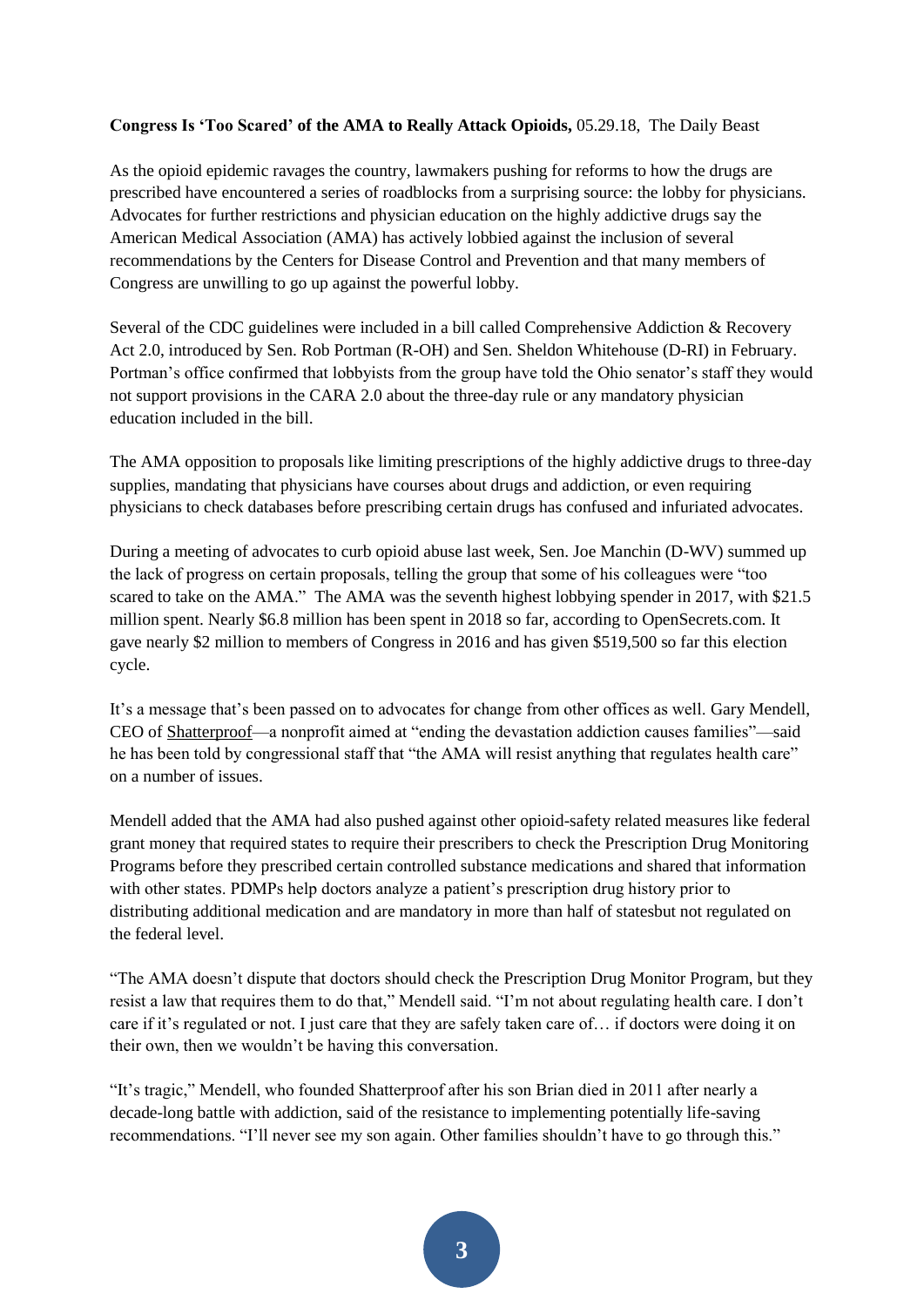#### **In Britain's Playgrounds, 'Bringing in Risk' to Build Resilience**

Educators in Britain, after decades spent in a collective effort to minimize risk, are now, cautiously, getting into the business of providing it.

Now, Ms. Morris says proudly, "we have fires, we use knives, saws, different tools," all used under adult supervision. Indoors, scissors abound, and so do sharp-edged tape dispensers ("they normally only cut themselves once," she says). Limited risks are increasingly cast by experts as an [experience essential to childhood development,](https://www.theatlantic.com/magazine/archive/2014/04/hey-parents-leave-those-kids-alone/358631/) useful in building resilience and grit.

Outside the Princess Diana Playground in Kensington Gardens in London, which attracts more than a million visitors a year, a placard informs parents that risks have been "intentionally provided, so that your child can develop an appreciation of risk in a controlled play environment rather than taking similar risks in an uncontrolled and unregulated wider world."

This view is tinged with nostalgia for an earlier Britain, in which children were tougher and more self-reliant. It resonates both with right-wing tabloids, which see it as a corrective to the cosseting of a liberal nanny state; and with progressives, drawn to a freer and more natural childhood. It is also supported by a growing list of government officials, among them Amanda Spielman, the chief inspector of Ofsted, the powerful agency that inspects British schools.

Ms. Spielman has poked fun at schools for what she considers excessive risk aversion. Late last year, she [announced](https://www.google.co.uk/search?q=amanda+spielman+and+nursery+world&oq=amanda+spielman+and+nursery+world&aqs=chrome..69i57j69i59.8102j0j4&sourceid=chrome&ie=UTF-8) that her agency's inspectors would undergo training that will encompass the positive, as well as the negative, side of risk.

Britain is one of a number of countries where educators and regulators say a litigious, protective culture [has gone too far,](https://rethinkingchildhood.com/2012/03/07/playground-safety/) leaching [healthy risks](https://www.theguardian.com/education/2008/aug/03/schools.children) out of childhood. [Guidelines on play](http://www.hse.gov.uk/entertainment/childs-play-statement.htm) from the government agency that oversees health and safety issues in Britain state that "the goal is not to eliminate risk."

Australia last fall introduced [new standards](https://www.ipwea.org/blogs/intouch/2017/12/11/risky-business-standard-opens-doors-to-new-playground-opportunities) for playground equipment, instructing operators to consider the [benefits, not just the risks,](https://www.ipwea.org/blogs/intouch/2017/10/17/no-more-cotton-wool-kids-new-standard-gives-councils-license-to-provide-risky-playgrounds) of activities that could result in injuries. Cities and school districts in [Canada](http://www.delta-optimist.com/news/putting-some-risk-back-in-play-1.2195729) and Sweden are following suit. In the United States, a country with far higher litigation costs, government agencies overseeing play safety are not known to have made any such changes.In addition, American families must "find someone to blame to cover the cost" of medical care, unlike their counterparts in European countries, which have socialized health care, said Ellen Beate Hansen Sanseter, a Norwegian professor of education.

The shift to seeing some benefit in risk, advocates say, signals the end of a decades-long drift toward overprotecting children. Beginning in the late 1970s, parents were buffeted by warnings about hidden dangers on playgrounds and predators lurking in suburban neighborhoods. Behavior changed: In England, the [percentage of schoolchildren who went to school unaccompanied](http://john-adams.co.uk/wp-content/uploads/2007/11/one%20false%20move.pdf) dropped from around 85 percent of 9-year-olds in 1971 to around 25 percent in 1990, a team of British researchers found.

*The New York Times*, March 10 2018

### **UK Has A Minister Of Loneliness: This Is How Bad Loneliness Has Gotten** [Bruce Y. Lee,](https://www.forbes.com/sites/brucelee/) Forbes Magazine, January 21, 2018

Does the song "Owner of a Lonely Heart" describe you? Yes? Yes, the rock group Yes sang the song. But does it describe you?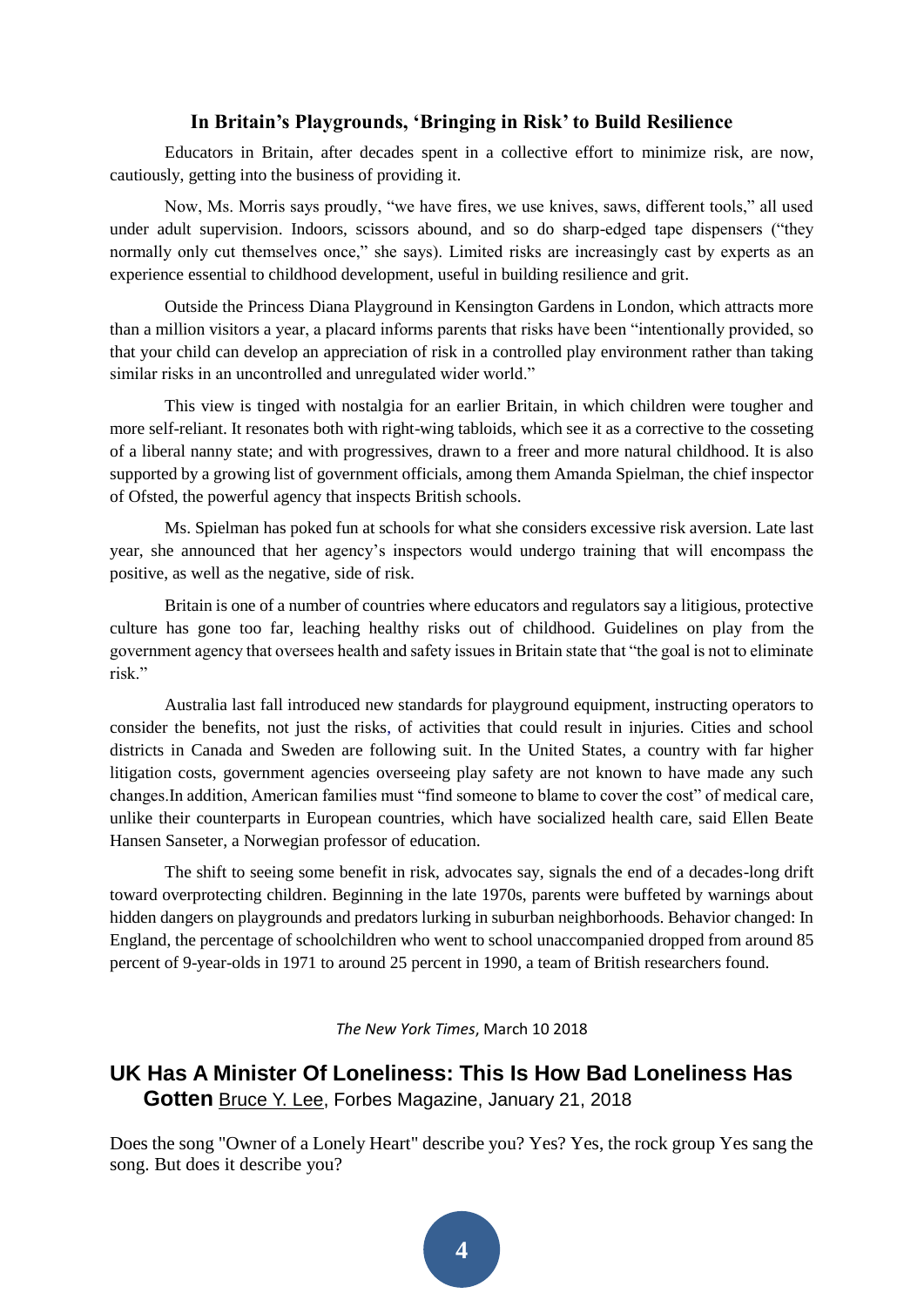These days the song seems to describe more and more people. In fact, loneliness has become such a problem in the United Kingdom (UK) that the country now has a Minister of Loneliness. While Minister of Loneliness may sound like a new song or a *Lord of the Rings* character, it is a real new position addressing a real increasing problem.

On Wednesday, January 17, [British Prime Minister Theresa May announced](https://www.gov.uk/government/news/pm-commits-to-government-wide-drive-to-tackle-loneliness) the creation of this new position. May stated, "For far too many people, loneliness is the sad reality of modern life." The announcement cited the statistic that more than 9 million people always or often feel lonely in the UK.

But people in the UK are not alone in feeling lonely. In a *[Harvard Business Review](https://hbr.org/cover-story/2017/09/work-and-the-loneliness-epidemic)* article, the 19th Surgeon General of the United States Vivek Murthy, who served from 2014 to 2017, wrote that "Loneliness is a growing health epidemic. We live in the most technologically connected age in the history of civilization, yet rates of loneliness have doubled since the 1980s." He continued by saying that "Today, over 40% of adults in America report feeling lonely, and research suggests that the real number may well be higher."

It's a health epidemic because loneliness doesn't just lead to good songs and song titles. Loneliness may have a number of negative health consequences. For example, feeling isolated may increase your risk of sleep disturbances, substance abuse, depression, and suicide. Feeling lonely may increase your stress hormones and blood pressure and decrease your ability to cope with different obstacles and challenges. Moreover, maintaining a healthier lifestyle such as eating healthy, getting physical activity, and seeing the doctor can be more challenging when you don't have social support.

The current UK Minister for Sport and Civil Society Tracey Crouch will serve as the inaugural Minister of Loneliness. Of course, Crouch's goal will not be to create more loneliness, and she won't be alone in the battle against loneliness. Instead, Crouch's office will now help spearhead a number of initiatives including developing an overall strategy on how to address loneliness in England and a dedicated fund to germinate innovative solutions and provide seed funding for communities to combat loneliness.

Everyone feels lonely sometimes, because some degree of loneliness is part of the human existence. Otherwise there wouldn't be so many popular songs about feeling alone (such as The Police's "So Lonely" and Roy Orbinson's "Only the Lonely") and instead there would be more songs about other important things such as macaroni and cheese. But statistics suggest that the rates of loneliness is increasing, which means that some things are changing in our society for the worse (e.g., decreased social interactions and decreased responsibility for each other). And the UK government has decided that they can't leave these problems alone.

# **Google loses landmark 'right to be forgotten' case**

*Businessman wins legal action to force removal of search results about past conviction*

Jamie Grierson and Ben Quinn, The Guardian, Fri 13 Apr 2018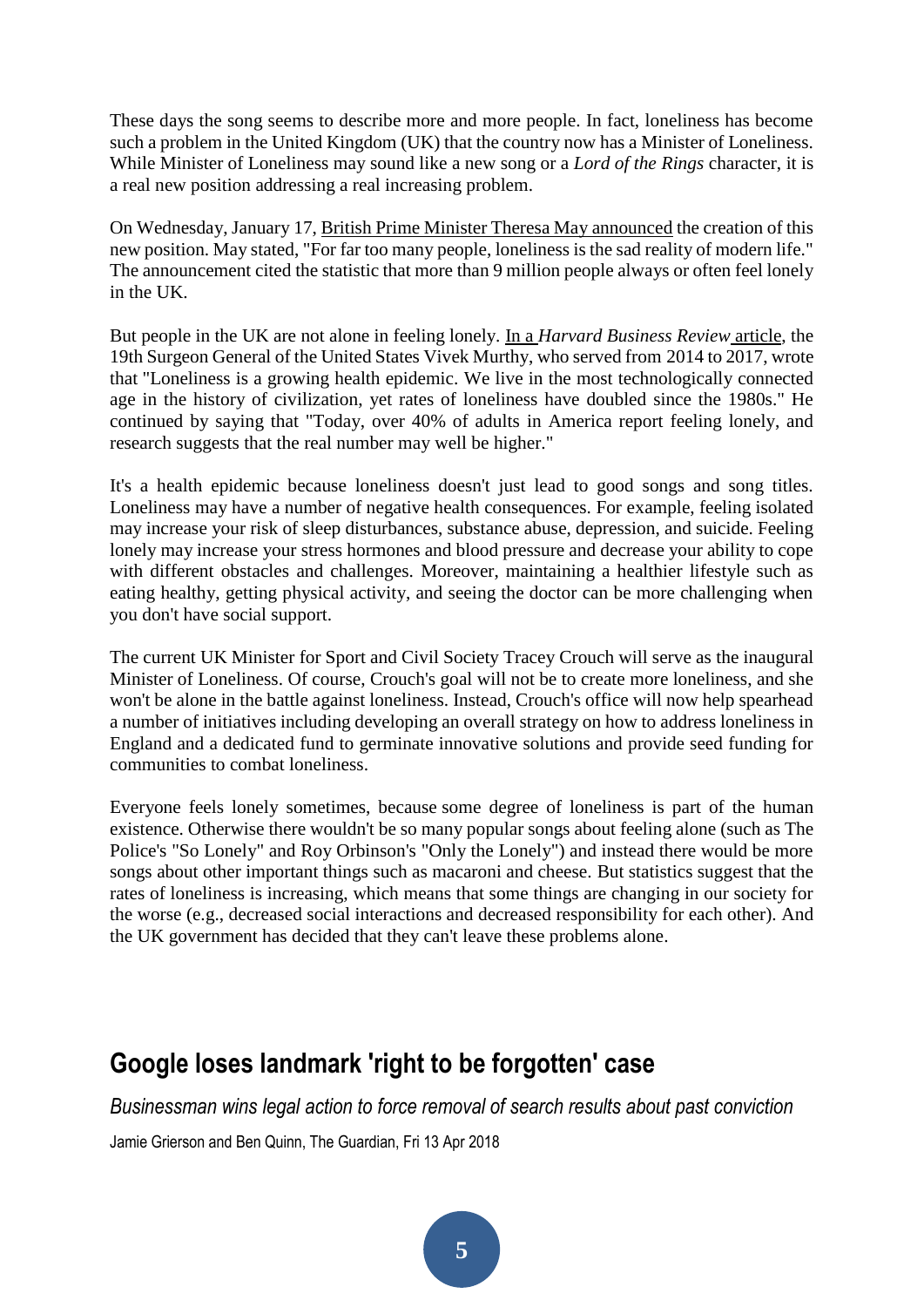A businessman has won his legal action to remove search results about a criminal conviction in a landmark "right to be forgotten" case that could have wide-ranging repercussions.

The ruling was made by Mr Justice Warby in London on Friday. The judge rejected a similar claim brought by a second businessman who was jailed for a more serious offence.

The claimant who lost, referred to only as NT1 for legal reasons, was convicted of conspiracy to account falsely in the late 1990s; the claimant who won, known as NT2, was convicted more than 10 years ago of conspiracy to intercept communications. NT1 was jailed for four years, while NT2 was jailed for six months.

Granting an appeal in the case of NT1, the judge added: "It is quite likely that there will be more claims of this kind, and the fact that NT2 has succeeded is likely to reinforce that."

Both men demanded that Google remove search results mentioning the cases for which they were convicted. These include links to web pages published by a national newspaper and other media. Google refused their request and the men took the company to the high court.

The decision in NT2's favour could have implications for other convicted criminals and those who want embarrassing stories about them erased from the web. Warby ruled out any damages payment, however.

Explaining his decision, the judge said NT1 continued to mislead the public, whereas NT2 had shown remorse. He also took into account the submission that NT2's conviction did not concern actions taken by him in relation to "consumers, customers or investors", but rather in relation to the invasion of privacy of third parties.

"There is not [a] plausible suggestion ... that there is a risk that this wrongdoing will be repeated by the claimant. The information is of scant if any apparent relevance to any business activities that he seems likely to engage in," the judge added.

He said his key conclusion in relation to NT2's claim was that "the crime and punishment information has become out of date, irrelevant and of no sufficient legitimate interest to users of Google search to justify its continued availability".

In the case of NT1, however, the judge was scathing about the claimant's position since leaving prison. "He has not accepted his guilt, has misled the public and this court, and shows no remorse over any of these matters," he said.

"He remains in business, and the information serves the purpose of minimising the risk that he will continue to mislead, as he has in the past. Delisting would not erase the information from the record altogether, but it would make it much harder to find."

In 2014 the European court of justice (ECJ) ruled that "irrelevant" and outdated data should be erased on request. Since then, Google has received requests to remove at least 2.4m links from search results. Search engine firms can reject applications if they believe the public interest in accessing the information outweighs a right to privacy. (…)

### *Philadelphia Soda Tax Cuts Consumption of Sugary Drink by 40%*

By [Kashmira Gander](http://www.newsweek.com/authors/kashmira-gander), 4/13/18, *Newsweek*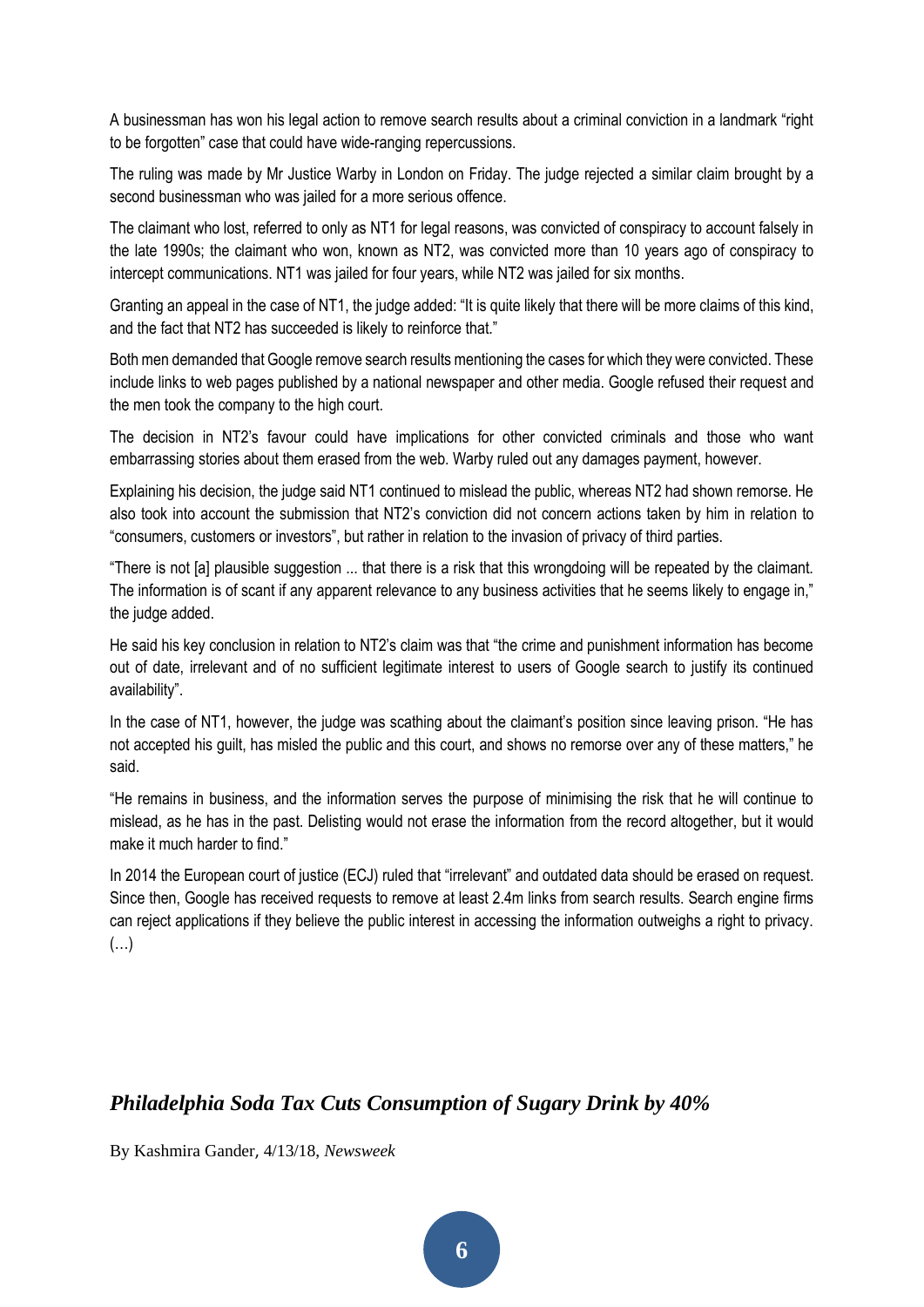Philadelphians are now 40 percent less likely to drink soda every day, after a tax was placed on sweetened drinks in the city, a new study has shown. The city started taxing sweetened drinks at 1.5 percent per ounce from in January 2017. The money raised was used to pay for community projects, including prekindergarten programs. Now, a study of almost 900 residents surveyed a month before and two months after the tax was enforced has shown that Philadelphians were 40 percent less likely to drink sugary drinks, compared with residents of nearby cities including Trenton, Camden and Wilminton.

The likelihood of residents consuming energy drinks every day plummeted by 60 per cent, but they were 58 percent more likely to drink bottled water every day. Yichen Zhong, a doctoral student at the Dornsife School of Public Health and the lead author of the [study,](http://www.ajpmonline.org/article/S0749-3797(18)31600-3/fulltext) said in a statement: "If distributors fully pass the tax on to customers, it could increase the price of soda and energy drinks by about 20 percent. "It is expected that a price increase of that magnitude will influence some consumers to stop purchasing non-essential items like sugary soda and possibly switch to a lower-priced beverage, like bottled water - and our results are in line with that."

The results come as the U.S. attempts to tackle its obesity epidemic. More than one third of U.S. adults are obese, according to the Center for Disease Control. Diseases related to the condition, including heart disease, strokes, type 2 diabetes and certain types of cancer, are among the leading causes of preventable deaths. Auchincloss stressed that there is ample evidence to show the extra calories in sugary drinks contribute to weight gain.

"Frequent consumption of sugary beverages has also been linked to higher risk of type-2 diabetes, heart disease and tooth decay. Considering that 30 percent of Philadelphians have at least one sugary beverage each day, any kind of cut in consumption could be impactful," she said.

Dr John D'Attoma, an expert in tax behavior at the University of Exeter business school, said the Philadelphia study was strong and supported of research that demonstrates taxes can be used to influence people's behavior. "At the more macro-level, it's a great example of how institutions can shape behavior, and over-time, social norms. A great example of this is cigarette taxes," he told *Newsweek*.

"However, although this might seem like good policy to some, there are those who would argue that good tax policy should be neutral. By that, I mean, tax policy should have no distorting effects on individual choices. As such, the goal is to raise this revenue without distorting the decisions that individuals would otherwise make for purely economic reasons.

He added: "Taxing sugary drinks clearly defies principles of tax neutrality. In this case, nudges (limiting sugary drinks to a certain size) might be a better instrument than taxes for discouraging behaviour with negative societal impacts. Nudges, however, can't increase revenue to fund programs that encourage positive behaviour."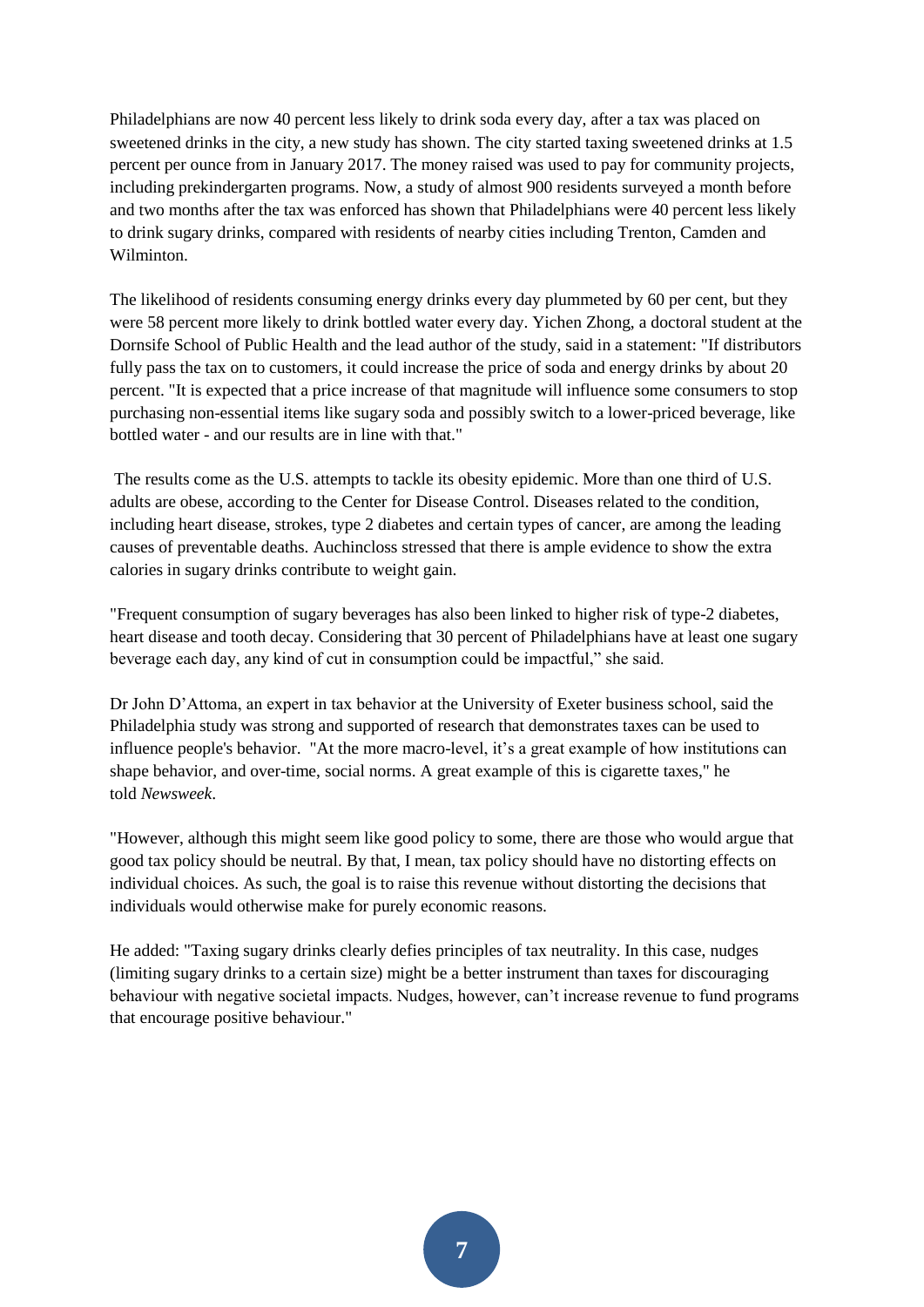#### **'He's one of us': modern neighbours welcome Cheddar Man**

Rachel Andrews, who was tending the bar at the Black Dog Saloon, a wild west-themed cider pub at the foot of Cheddar Gorge, was not going to have a word said against the village's most famous former resident. "We're very proud of Cheddar Man," she said. "

Like the rest of the world, the village had long believed that Cheddar Man, a human huntergatherer who lived here 10,000 years ago and whose bones were found in the gorge, had pale skin and fair hair. But DNA analysis suggests he actually had a ver[y dark to black](https://www.theguardian.com/science/2018/feb/07/first-modern-britons-dark-black-skin-cheddar-man-dna-analysis-reveals) complexion, dark hair and blue eyes. "It doesn't matter what he looked like," said Andrews. "What's colour got to do with it?"

It is no surprise that Andrews is clued-up about prehistory; after all, her history teacher at the village school, the [Kings of Wessex academy,](http://www.kowessex.co.uk/) Adrian Targett, can boast a distant familial connection with Cheddar Man. Twenty years ago, Targett and a group of pupils underwent tests to find out if there was a DNA link between modern residents and Cheddar Man. Targett was found to [have a](http://www.independent.co.uk/news/the-family-link-that-reaches-back-300-generations-to-a-cheddar-cave-1271542.html)  [connection.](http://www.independent.co.uk/news/the-family-link-that-reaches-back-300-generations-to-a-cheddar-cave-1271542.html) "Cheddar Man and I share a common female ancestor," explained Targett, 62, who is now retired from the school.

Like Cheddar Man, Targett has blue eyes and his skin is quite dark. "I've also got his nose and perhaps his hairline," he said. Intriguingly, Targett revealed that two 14-year-old girls were also found to have links to Cheddar Man. But to protect them, they were not told.

The [latest DNA tests](http://www.nhm.ac.uk/discover/cheddar-man-mesolithic-britain-blue-eyed-boy.html) suggest Cheddar Man's ancestors left Africa, moved into the Middle East and headed west into Europe.

Current students at the academy are excited and inspired by this idea. "It's incredible," said Aiden Malik, 16. "The fact that he has the darker skin tone reminds us that we are all one race – the human race. That's what's most important. We should all respect one another."

Up at [Gough's Cave](https://www.cheddargorge.co.uk/), where Cheddar Man was found more than a century ago, the operations manager, Leon Troake, said he was pleased the new research was helping humanise the Mesolithic *Homo sapiens.* Like Andrews, Troake feels protective of Cheddar Man. "I think there's a perception he would have been a primitive person. He wasn't," he said. "Cheddar Man's contemporaries would have hunted with a bow and arrow, fished with a harpoon and lit fires. They might have traded flints and had domesticated dogs. They also had to dodge cave bears and wolves."

But it is not only in Cheddar that the revelations have caused a stir. The story has been carried across the world, and in Australia, a CEO called [Craig Dent](https://craigdent.org/2013/05/15/authentic-leadership-starts-with-your-ancestors/) has followed developments with particular interest. He too has a DNA link with Cheddar Man via his maternal ancestors, and five years ag[o visited](http://www.thewestonmercury.co.uk/news/skeleton-descendants-reunited-in-a-cave-1-2213915)  [Gough's Cave](http://www.thewestonmercury.co.uk/news/skeleton-descendants-reunited-in-a-cave-1-2213915) with Adrian Targett. Looking at the most recent image has stirred a mix of emotions. "So much intrigue surrounds his life and early, possibly violent, death; if only he could reveal what really happened," said Dent, who has has dark hair, dark eyes and a "fair to olive" complexion."I can't say there is much resemblance, although you can't help but feel a connection."

*The Guardian,* February 9 2018

**Looking at Indians, white Americans see themselves**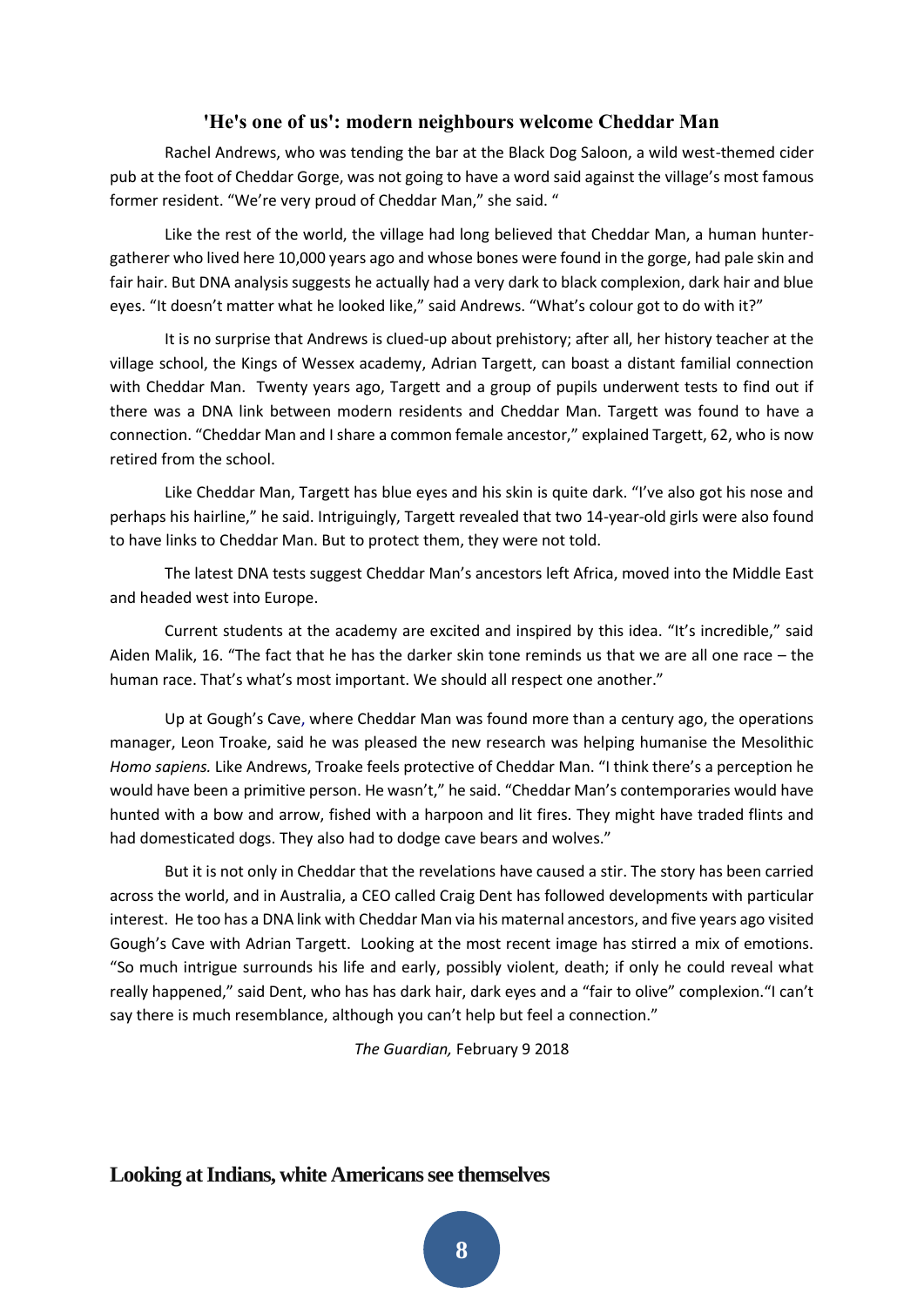From *The Economist*, Feb 10<sup>th</sup>, 2018,

IN EARLY 1924 the blue-bloods of Virginia found themselves with a problem. To criminalise interracial marriage, the state had drafted a law that classified anyone possessing even "one drop" of non-white blood as "coloured". Awkwardly, that would include many of the so-called First Families of Virginia, because they traced their descent to a native American woman, Pocahontas, who had been abducted and married by a member of the Jamestown colony three centuries before. This ancestry had been considered far from shameful. It was a mark of American aristocracy, the real-life Pocahontas having been reinvented as an "American princess". To fix matters, a clause known as the "Pocahontas exception" was added to the racist law, to exempt anyone with no more than one-sixteenth Indian blood.

This episode, documented in a new exhibition in Washington, DC, on Indian myths and reality, helps explain a cultural puzzle. It has become clear that the pre-Columbian Americas were much more densely populated, by more sophisticated civilisations, than was previously thought. Yet in the popular imagination Northern America remains a vast wilderness, peopled by a few buffalo-hunters.

The reason for this gigantic misunderstanding, suggest the Smithsonian's curators, is fuelled by the ways Americans use real and mythical Indians, such as Pocahontas, to express their own ideas of citizenship and national identity. At a time when those things are contested by white nativists as well as natives, "Americans", as the exhibition is called, lives up to its name: it is about all Americans.

From their first flush of revolutionary zeal, Americans used images of Indians to represent themselves. The exhibition's oldest example is a sketch by Paul Revere from 1766. It represented the revolutionaries' self-identification as a new race of men, free of European tyranny. An association between Indians and liberty has been prominent in official iconography ever since. Some officials were also keen to bring Enlightenment principles to their dealings with actual Indians.

Many North American Indians were settled cultivators. The nomadism of the plains was atypical and shaped by Europeans. The Sioux, formerly farmers, had shifted to hunting the herds of bison that grew in a land depopulated by imported diseases, using horses they got from the Spanish and guns from the French. Yet by the time of their futile last stand, they had come to represent all native Americans in the popular imagination. This was in some ways pernicious, a means to associate all Indians with violent resistance, justifying their eradication. Even so, Americans fell in love with the myth of the warrior-like Sioux.

With their eagle feathers and fiery expressions, Plains Indians became synonymous with the rugged individualism Americans liked to see in themselves. That is evident in the many sports teams with Indian-related names—the Cleveland Indians, Kansas City Chiefs and so on. It is also apparent in the endless consumer and military goods, from butter to missiles, marketed with images of Indians—to suggest trustworthiness; durability; environmental soundness; efficacy at killing people. Any residual negative connotations are being scrubbed from that list. The remaining Indian-related brand values share a sense of authenticity. "Today, nothing is quite as American as the American Indian," writes one of the Smithsonian's curators, Paul Chaat Smith, a Comanche scholar with a dry wit.

*Will Tourism Ruin the Rainbow Mountain of Peru?* By Iliana Magra and Andrea Zarate, May 3, 2018, The New York Times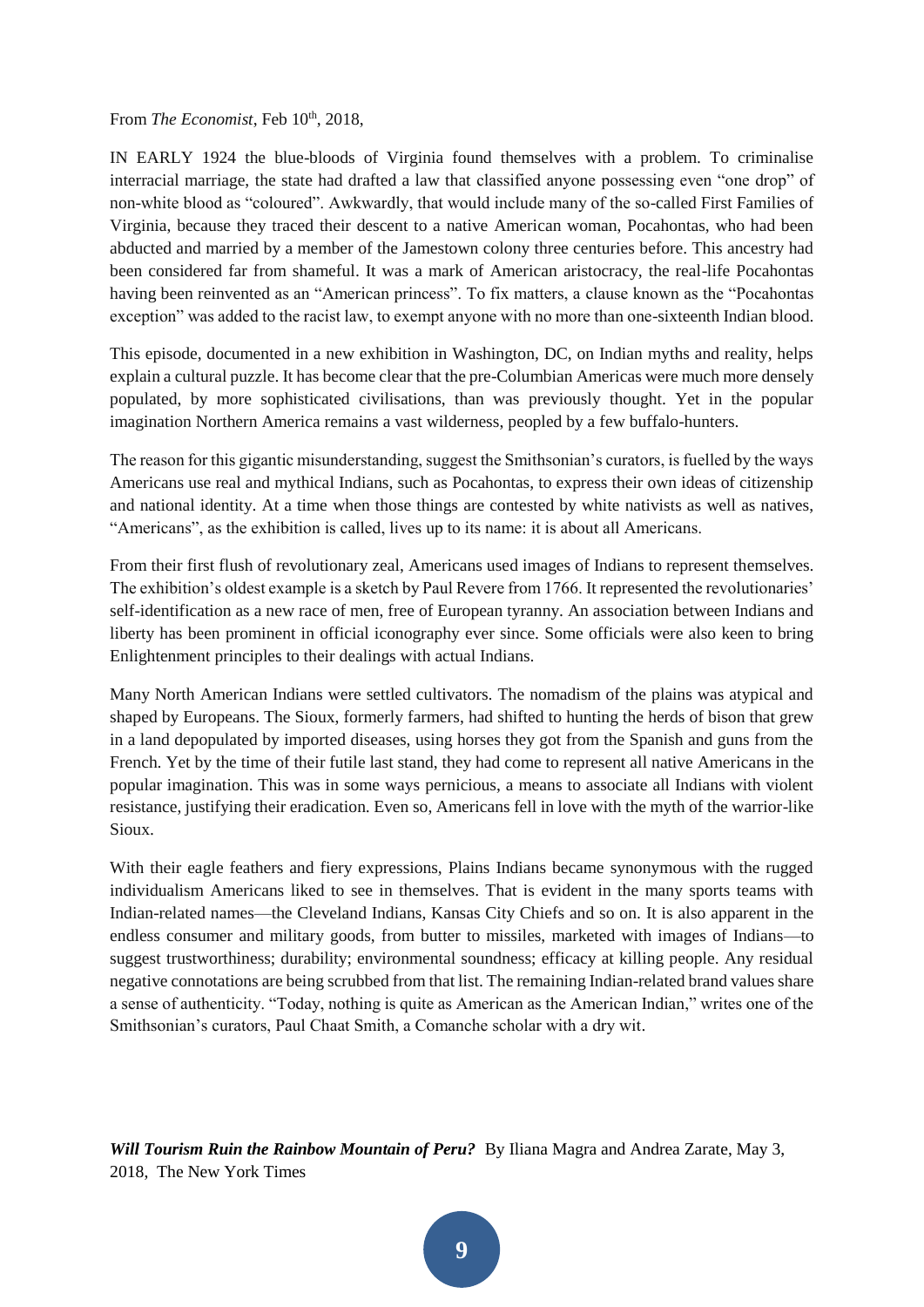At first glance, the mountain in the Peruvian Andes, with its bands of soil the color of turquoise, lavender, red-violet and gold, seems Photoshopped. But the otherworldly sight, standing 16,000 feet above sea level, is real. People living nearby call it Vinicunca, the Rainbow Mountain.

The varicolored mountain, with sediment created from mineral deposits over millions of years, was discovered only about five years ago. But it has become a must-see attraction for hikers, bringing much-needed cash to the area but also prompting concern about possible damage to the previously unspoiled landscape.

Santos Machacca, 29, a mountain guide in the Cusco region, said that the Rainbow Mountain might have been discovered only recently because of climate change. "We have asked the elders that live in Pitumarca," a town near Vinicunca, "and they said that the mountain was under the snow," Mr. Machacca said in a recent interview. "Global warming has caused the ice to melt, and a colorful mountain appeared from under it." Mr. Machacca said the mountain was an appealing destination for trekkers not only because of its beauty, but also because of the climate. "They love to go because when you are up there, you can feel the pure air and you forget everything." he said.

The big crowds have breathed new life into the economy of the remote region around the mountain, creating jobs for residents in the area, many of whom have been alpaca herders. Roughly 500 villagers have now moved back to their ancestral land in order to act as guides to tourists. Guides lead about [1,000 hikers a day to the site.](https://apnews.com/95af0757a01c4d7b9af4605b0a9e5316)They charge \$3 per person, bringing in around \$400,000 a year.

But there may be a high price to pay for the tourism boom. A severe impact on the environment is already evident. A swamp that had been a refuge for migrating ducks was turned into a huge parking lot for tourist vans. A 2.5-mile trail has been severely eroded by hikers. And a Canadian mining company, Camino Minerals Corp., has applied for mining rights in the area. "From the ecological point of view, they are killing the goose that lays the golden eggs," Dina Farfan, a Peruvian biologist, told The A.P.

A local Pampachiri leader, Gabino Huaman, questioned whether enough had been done to prepare members of the community to host and guide the tourists streaming to the Peruvian Andes. "We don't know one word in English," he was quoted as saying in The Associated Press, "or first aid."

The high altitude and long distance of the trail can make for a challenging hike. John Widmer, an American tourist who visited Vinicunca in April 2017, detailed a "not so colorful experience" in a blog post dripping with irritation. "It was the bad weather combined with irresponsible guides, unprepared hikers and horrendous trail conditions that made this one of the worst treks we've ever been on," Mr. Widmer wrote. He lamented the environmental destruction occurring from the large numbers of tourists, adding that "the beautiful and fragile alpine environment is getting completely demolished" by the hordes of eager hikers who journey to the mountain. "I'm ashamed at the fact that we, too, personally destroyed a bit of the Andes during our trek to Rainbow Mountain."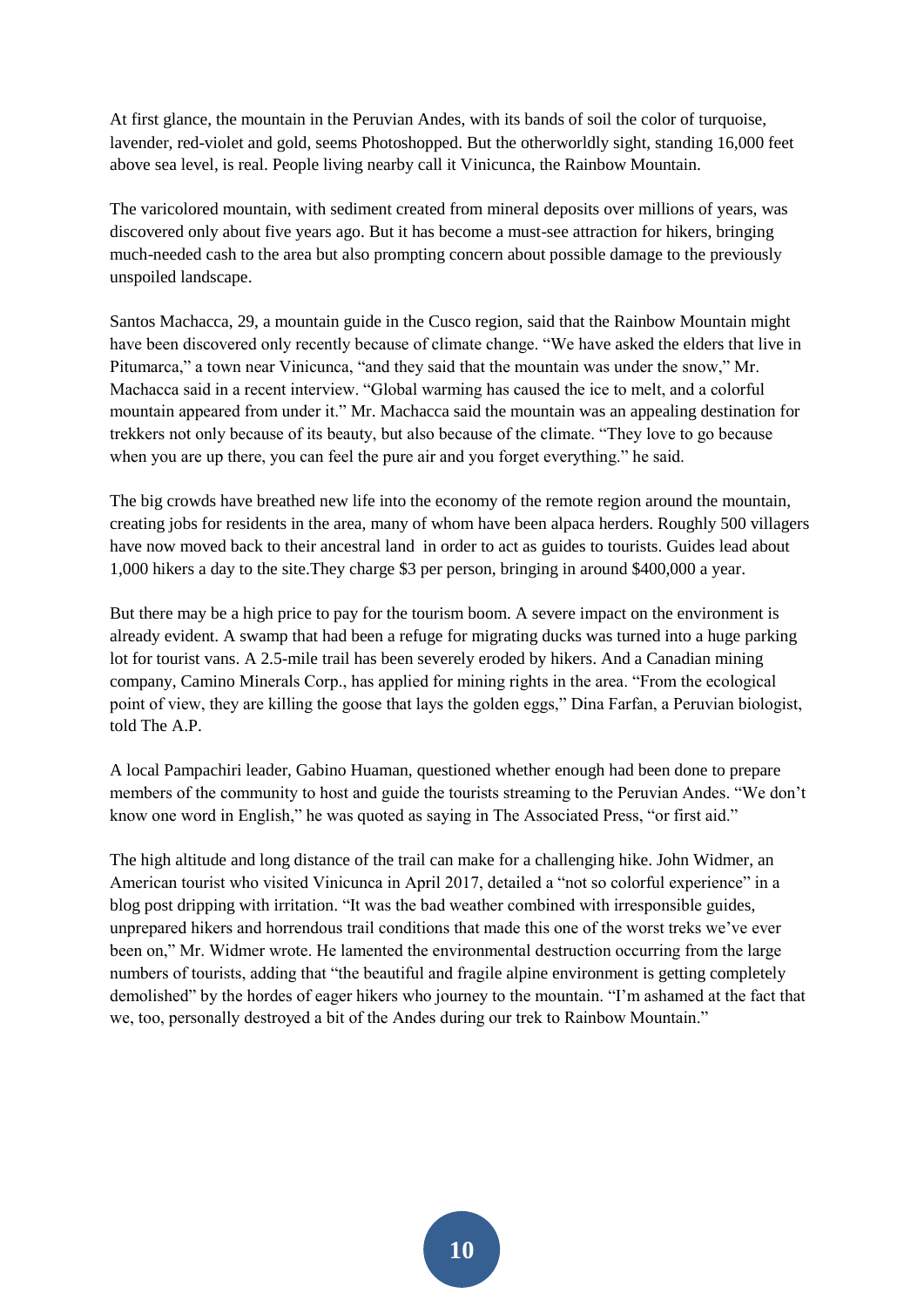## **Facial recognition to save elephants from poachers** Charlie

Parker, January 24 2018, *The Times*

Advanced facial recognition technology that will help conservationists to track elephants and send alerts when poachers are near by is being worked on by London Zoo and Google. The software was initially used to tag people in photos posted online, but now animal and tech experts hope that automatic cameras hidden in the wild and triggered by heat and motion will allow local authorities to monitor endangered species and keep them safe. Elephants are among the mammals being tracked with the new technology. While the Google App imaging system was designed to scan people's eyes, nose and chin, the conservation project will use it to identify trunks, tusks and tails. As well as recognising animals, the Google machine learning software will also search for the shape of potential poachers and will send out warnings if they appear to be suspicious. The Zoological Society of London (ZSL) said that the technology could be effective in the battle against poachers as it would be able to "get to know" pachyderms: very large mammals such as the elephant, rhinoceros and hippopotamus. When new animals are captured by the automatically activated cameras, a conservation worker will initially record their features and put the data into the system. If the same individual wanders into frame again, the software will manage new images independently and will be able to build a profile for the animal.

About 1.5 million of the animals on ZSL's database have been scanned onto Google's servers so far, including giraffes in Kenya and orangutans in Borneo. It is hoped that entire herds will eventually be tracked by the computers. The software was released last week to allow organisations to build their own machine learning programmes without the need for specialists. The chief scientist at Google Cloud's artificial intelligence branch said that the company had released a more user-friendly version of the software to "lower the barrier of entry" and make AI accessible to the "largest possible community". Wildlife workers said that AI could also help to protect endangered species by saving manpower, removing the need for humans to trawl through large volumes of images. Technology developers also hope to program it to recognise when animals are injured. "We are tracking wildlife populations to learn more about their distribution and better understand the impact humans are having on these species," Sophie Maxwell, ZSL's conservation technology chief, said. "We have deployed a series of camera traps in the wild that take pictures of animals when triggered by heat or motion. The millions of images captured by these devices are then manually analysed and annotated with the relevant species, such as elephants, lions and giraffes, which is a labour-intensive and expensive process. "Our conservation technology unit has collaborated closely with Google's Cloud team to help shape the development of this exciting technology, which ZSL aims to use to automate the tagging of these images."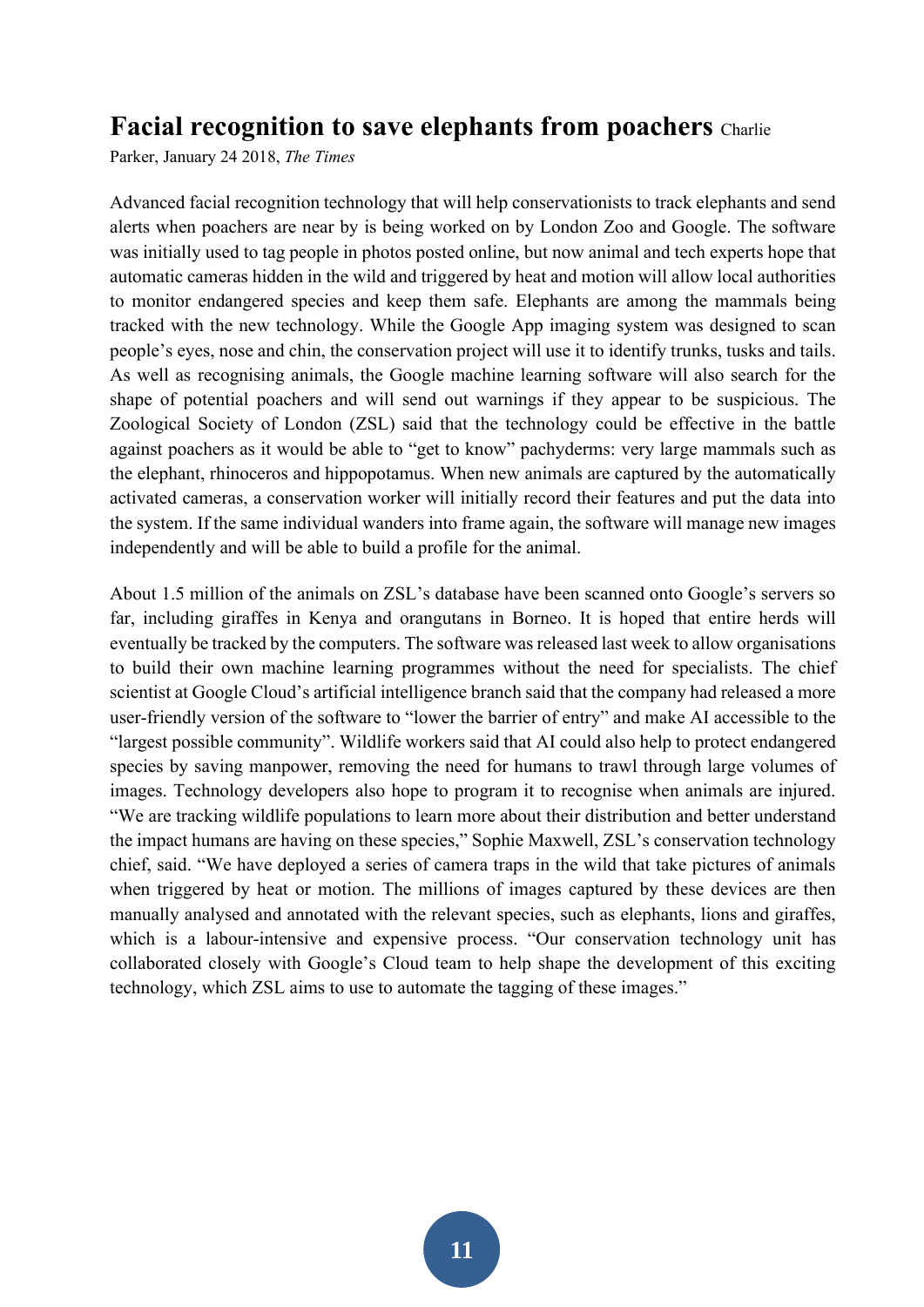### *Millicent Fawcett: The story behind the unveiling of the suffragette statue in*

**Parliament Square,** by [Claire Cohen,](https://www.telegraph.co.uk/authors/claire-cohen/) Women's Editor, The Telegraph, 24 April 2018

I am standing in the middle of a hot and noisy East End foundry, with two of the nation's most prominent feminists. One is the Mayor of London, the other died almost 90 years ago.

When she is [unveiled on Tuesday, Millicent Fawcett](https://www.telegraph.co.uk/women/politics/first-statue-woman-parliament-square-unveiled-next-week-following/) will be the first statue of a woman in Parliament Square. She will also be the last - the public space is at 'monument saturation'. Where 11 men, including Churchill, Ghandi, Disraeli and Mandela already stand outside our nation's seat of democracy, one woman just managed to squeak in.

The bronze, designed by Turner-prize winning artist Gillian Wearing, was given the green light following [an open letter](https://www.telegraph.co.uk/women/politics/emma-watson-is-calling-on-sadiq-khan-to-put-a-suffragette-outsid/) published in *The Telegraph* in May 2016, compiled by activist [Caroline](https://www.telegraph.co.uk/women/politics/put-first-statue-woman-parliament-square-shocker-middle/)  [Criado-Perez \(](https://www.telegraph.co.uk/women/politics/put-first-statue-woman-parliament-square-shocker-middle/)she who put Jane Austen on the new £10 note), and a petition signed by almost 85,000 people.

'Hi Claire, I'm organising an open letter to the new London Mayor asking if they will pledge to have a statue of a suffragette erected in Parliament Square by 2018 to mark the [centenary,](https://www.telegraph.co.uk/suffrage-centenary/)" she emailed me back then. "Would you be interested in publishing it?"

Yes, I most certainly would. And today, I will be standing alongside Sadiq Khan as he makes good on his [first commitment as Mayor a](https://www.telegraph.co.uk/women/politics/victory-telegraph-women-put-suffragist-outside-parliament/)nd unveils the bronze of Fawcett; 100 years on from the 1918 Representation of the People Act, which gave some women in Britain the right to vote for the first time.

The statue ended up, not as a [suffragette](https://www.telegraph.co.uk/women/politics/eight-things-didnt-know-suffragette-movement/) as we first discussed, but a suffragist leader - one of those lesser-known, more peaceful freedom fighters who preferred to lobby behind the scenes rather than chain themselves to railings. Fawcett was perhaps the most dedicated of their number and remained at the forefront of the movement for some 50 years. She also gave her name to women's rights organisation the Fawcett Society, which campaigns for women's rights and, to mark the statues unveiling, this week published a [Sex and Power Index.](https://www.theguardian.com/uk-news/2018/apr/23/gender-equality-quotas-fawcett-society-britain)

The results make for grim reading. Simply: men still dominate in every area of power in our society. FTSE 100 CEOs? Just six per cent are women. Supreme court justices? 16.7 per cent. Cabinet ministers? 26 per cent. Oh, and statues of women? 2.7 per cent.

The Fawcett Society is calling for quotas to address this imbalance - but I can't help but wonder whether Millicent and her fellow campaigners would have agreed. There is some evidence that they work, of course: when Labour used all-women shortlists in the 1997 general election, a record number of female MPs were elected. But I worry that this masks a higher truth : equality on paper is not the same as equality in real life.

Clearly, we desperately need to ramp up the number of women in positions of power in Britain. [Dr Helen Pankhurst,](https://www.telegraph.co.uk/women/politics/helen-pankhurst-100-years-winning-vote-women-still-want/) the great-granddaughter of suffragette leader Emmeline, has repeatedly written that she thinks her ancestors would still be fighting today. But positive discrimination? Quotas above merit? That, to me, is not the road to true equality. It fails to address deep-rooted gender bias and it risks alienating men.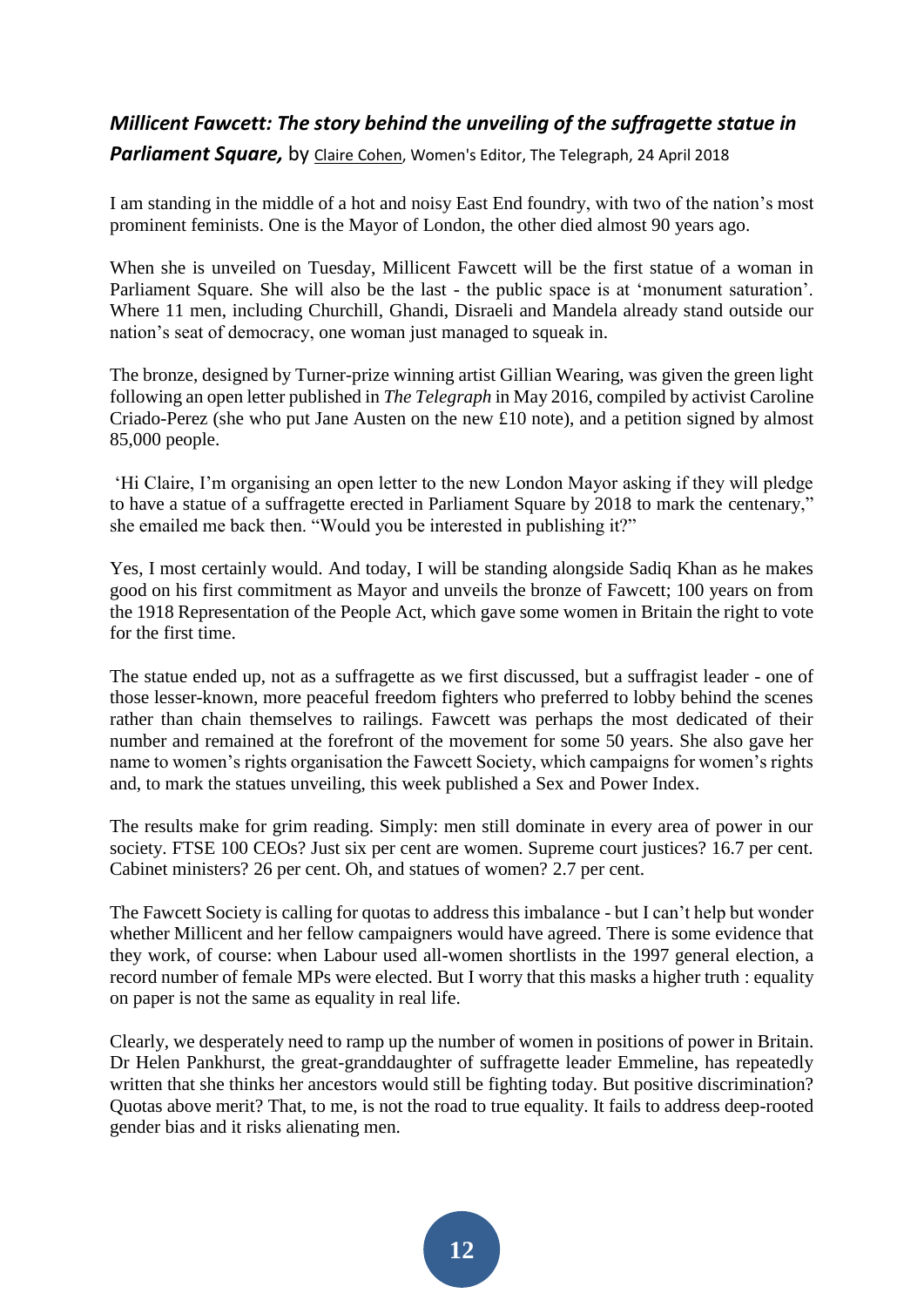**No One Knows What Britain Is Anymore**, by Steven Erlanger, The New York Times, Nov 4, 2017

Many Britons see their country as a brave galleon, banners waving, cannons firing, trumpets blaring. That is how the country's voluble foreign secretary, Boris Johnson, likes to describe it. But Britain is now but a modest-size ship on the global ocean. Having voted to leave the European Union, it is unmoored, heading to nowhere, while on deck, fire has broken out and the captain — poor Theresa May — is lashed to the mast, without the authority to decide whether to turn to port or to starboard, let alone do what one imagines she knows would be best, which is to turn around and head back to shore.

I've lived and worked for nine years in Britain, first during the Thatcher years and then again for the last four politically chaotic ones. While much poorer in the 1980s, Britain mattered internationally. Now, with Brexit, it seems to be embracing an introverted irrelevance.

The ambitious Mr. Johnson was crucial to the victory of Brexit in the June 2016 referendum. But for many, the blusterings of Boris have lost their charm. The "great ship" he loves to cite is a nationalist fantasy, a remnant of Britain's persistent post-imperial confusion about its proper place in the world, hanging on to expensive symbols like a nuclear deterrent while its once glorious navy is often incapable of patrolling its own coastline.

Britain — renowned for its pragmatism, its common sense, its political stability and its unabashed devotion to small business ("a nation of shopkeepers") — has become nearly unrecognizable to its European allies. "People need to look again at Britain," said Daniel Brössler, a correspondent for the German daily Süddeutsche Zeitung. "It's no longer the country they understood it to be their whole lives."

The divorce negotiations with the European Union are not going well, to say the least. The most visible fight is over the cost of the divorce. But other difficult and essentially political issues about the authority of the European Court of Justice and a customs border with Ireland must also be clarified before the other 27 member states agree to move on to the next stage, Britain's future relationship with the bloc. That decision next month once seemed pro forma, but no longer, with some even predicting a breakdown in the talks.

Mrs. May's Conservative government is now so split that some Brexit supporters are calling on her to simply quit the bloc with no deal at all — probably the worst alternative for the country, but just the kind of populist, tub-thumping gesture favored by the Brexit elite and the rightwing tabloids. Meanwhile, with the Conservative government so riven and rudderless, the old hard lefty Jeremy Corbyn is leading the opposition Labour Party back into an equally fantastical socialist past.

Britain is undergoing a full-blown identity crisis. It is a "hollowed-out country," "ill at ease with itself," "deeply provincial," engaged in a "controlled suicide," say puzzled experts. And these are Britain's friends. "The sense in the rest of Europe is bewilderment; how much worse can it get?" said Tomas Valasek, a former Slovak diplomat who lived in Britain for many years and now directs Carnegie Europe, a Brussels-based research institution. "After Brexit, no one is trying to help now. They've given up. Nobody on the Continent really cares that much about Britain anymore.

**(**Steven Erlanger, the chief diplomatic correspondent for The New York Times, just completed four years as London bureau chief.)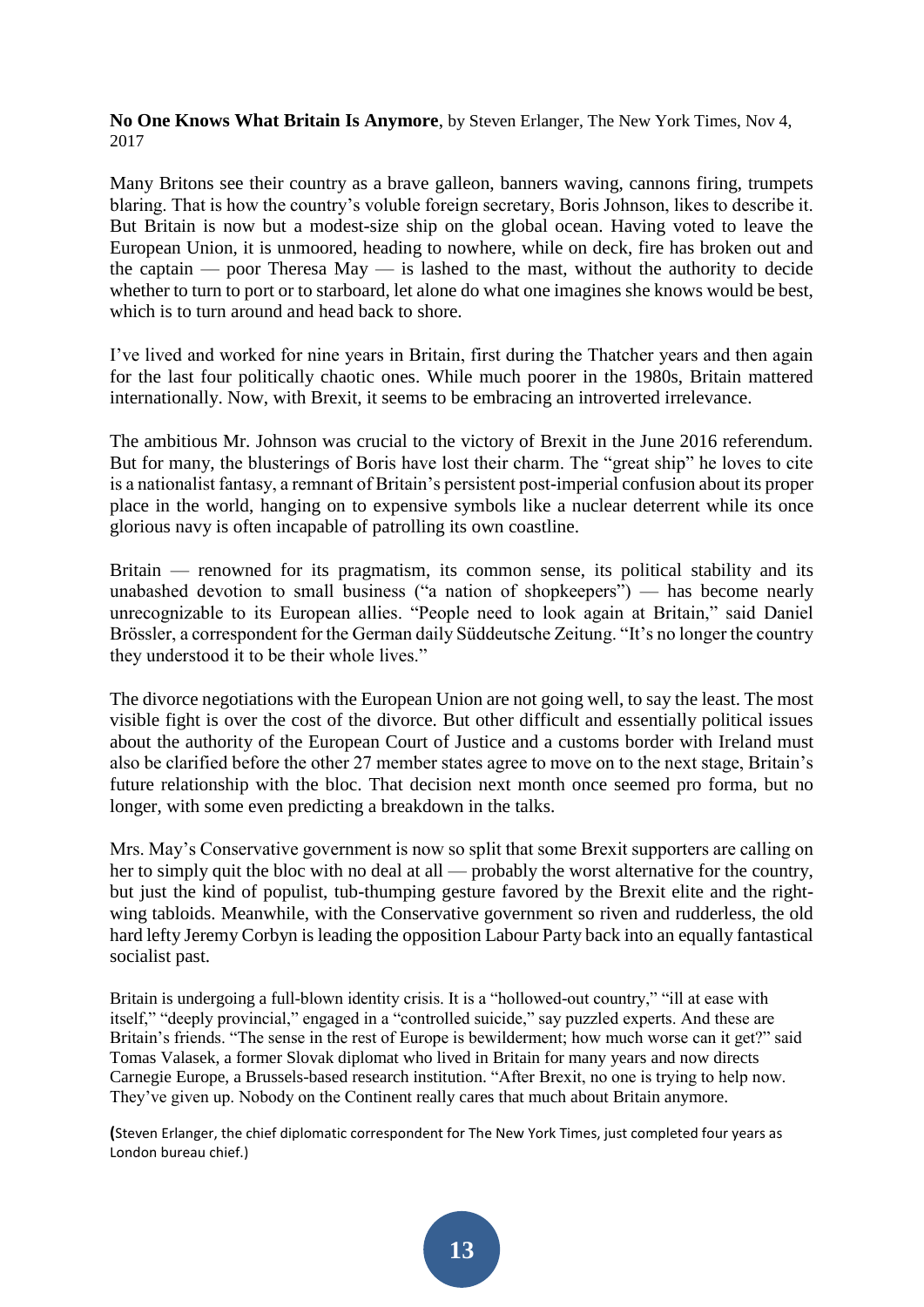### *I want to eat a 'veggie sausage', not a 'mycoproteinous food tube'***,** by [Phoebe-](https://www.theguardian.com/profile/phoebe-jane-boyd)

[Jane Boyd,](https://www.theguardian.com/profile/phoebe-jane-boyd) The Guardian, Mon 23 Apr 2018

Mycoprotein, fermentation, albumen, cultures, coagulating, curdling – these aren't tasty words. Some of them are quite disgusting, actually. But if you're vegan or vegetarian and incorporate meat substitutes into your daily diet, you'll recognise them as the words on the side of the packaging, you might even know how some of them are made. Of course, more palatable descriptors are used for the purposes of marketing, such as "bean curd sausage", "tofu steak". The name-substitutes given instead of "gelatinous fungus" are like kind lies; distancing what we put in our mouths from the reality of how it came into being.

But these kind lies appear to be on the way out, following the vote by French MPs to ban producers of vegetarian meat substitute from [using meat-related phrasing in their descriptions.](https://www.theguardian.com/lifeandstyle/2018/apr/19/france-vegetarian-foods-no-meat-words) Products not partly or wholly composed of meat can't be "steak", "bacon", or "sausage" any longer, just in case it's "misleading" for consumers. This assumes, though, that no one has ever tasted both meat and meat substitute. Because anyone who has tasted, seen, or smelled them both *knows*. You *know* the difference between the look and texture of a meat steak and a meat-substitute steak. Fake bacon? Nothing like actual bacon; it's a chewy slab of something that vaguely tastes of bacon crisps, and smells a bit like cinnamon when cooked. Soya mince – cut-up rubber bands mixed with a yeasty flavour. If you use substitutes, you know what they are. Some of us love them.

However, associating these products with meat – even with meaty words – just isn't right, according to the new regulation. "It is important to combat false claims, our products must be designated correctly," said French MP Jean-Baptiste Moreau on the issue. But since when has food been described correctly or honestly? Is there going to be a change across the whole of the food industry? Dairy milk isn't going to be described on the bottle as "mammary secretions", even though that's what it is. Beef is not yet "carcass" or "body part", and offal is not "viscera". Pork has not become "parts of pig".

Pig, cow, and sheep are more easily divorced in the mind from what arrives on plates when they're called "pork", "beef", and "mutton" instead (just ask the children [who don't know that](https://www.mirror.co.uk/news/uk-news/shocking-food-survey-reveals-fifth-5809798)  [bacon comes from pigs,](https://www.mirror.co.uk/news/uk-news/shocking-food-survey-reveals-fifth-5809798) or [what fish fingers are made of\)](http://metro.co.uk/2017/06/12/one-in-five-children-think-that-fish-fingers-are-actually-made-from-chicken-6702750/). You don't have to think about it if you don't want to. "Sausage", "burger" and "steak" further remove the foodstuff from the animal they come from. They're words that make the disconcerting worth eating – also lies, of a sort.

It turns out that the truth just isn't tasty, whether you eat meat or not. I don't want to eat a tofu tube, instead of a sausage. Or disks, or balls of coagulated soy milk pressed into white blocks of matter. I like the shorthand of words like "sausage" and "steak" for substitutes, because I don't want to eat something that sounds like it came out of a horror film.

If meat producers can distance consumers from the reality of where their products come from, the substitute industry should be able to do the same. Otherwise, what will we all eat instead when confronted with the unvarnished truth of what our food is?

### **Colin Kaepernick Wins Amnesty International's Highest Honor,** By [Sean](http://time.com/author/sean-gregory/)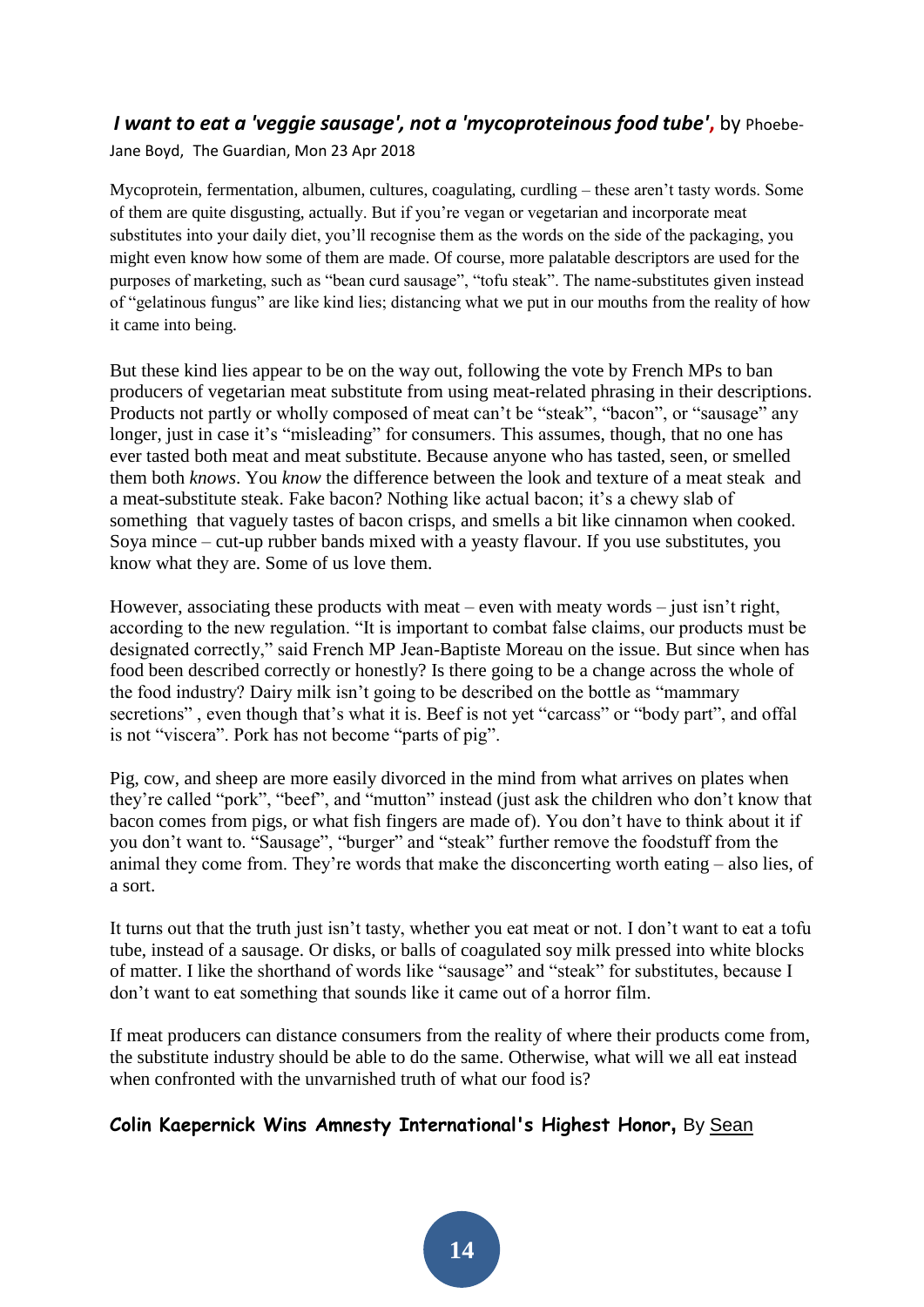### [Gregory,](http://time.com/author/sean-gregory/) Time, April 21, 2018

Colin Kaepernick may not have a job on the football field, but much of the world is still cheering for him. Amnesty International, the global human rights organization, gave Kaepernick its highest honor — the 2018 Ambassador of Conscience Award — in Amsterdam on Saturday. Past winners of the award, which ["celebrates individuals and groups who speak out for justice,](https://www.amnesty.org/en/latest/campaigns/2017/04/ambassador-of-conscience-award-2017/)" include former South Africa president Nelson Mandela, Malala Yousafzai, the education activist from Pakistan who survived an assassination attempt by the Taliban, and rock group U2.

The organization recognized Kaepernick for his protest against police violence: his action, kneeling during the national anthem before NFL games, sparked a movement replicated across America [and the world,](https://www.nytimes.com/2017/10/14/sports/soccer/german-soccer-team-kneels-in-solidarity-with-nfl-players-protests.html) starting a debate about free speech and patriotism that was [inflamed](https://www.theguardian.com/sport/2017/sep/22/donald-trump-nfl-national-anthem-protests) by Donald Trump, one of Kaepernick's most relentless critics.

"When high-profile people choose to take a stand for human rights, it emboldens others," says Augusta Quiney, Amnesty International's director of Art for Amnesty, a program that works with artists and entertainers on human rights activism.

"This is an award I share with all of the countless people throughout the world combating the human rights violations of police officers, and their uses of oppressive and excessive force," Kaepernick said in statement released by Amnesty International. "To quote Malcolm X, when he said that he, 'will join in with anyone — I don't care what color you are — as long as you want to change this miserable condition that exists on this earth,' I am here to join with you all in this battle against police violence.

"While taking a knee is a physical display that challenges the merits of who is excluded from the notion of freedom, liberty, and justice for all, the protest is also rooted in a convergence of my moralistic beliefs, and my love for the people," said Kaepernick. His former teammate Eric Reid, who knelt in solidarity with Kaepernick during the anthem — and remains unsigned as a free agent this NFL offseason — presented Kaepernick with the award.

Quiney points out that this summer marks the 50th anniversary of the 1968 Mexico City Olympics, where U.S. track stars John Carlos and Tommy Smith raised a fist on the medals stand to protest Civil Rights abuses in America. Activist athletes like Carlos, Smith, and Muhammad Ali, who refused to serve in Vietnam and spoke out against the war there, faced consequences for their actions: Carlos and Smith were vilified and received death threats, Ali was stripped of his titles and lost the prime earning years of his career. Kaepernick is a successor to the 1960s activist athletes, says Quiney. The protests have likely cost him his playing career.Despite superior credentials to many quarterbacks signed to contracts by NFL teams, Kaepernick has not played in the NFL since the 2016 season. This month, the Seattle Seahawks reportedly cancelled a workout with Kaepernick when he refused to say whether he'd continue to kneel during the anthem.

"People have a choice in their everyday lives whether to act on their conscience, or carry on as usual," says Quiney. "We rely on people like Colin, when they feel like they simply cannot be silenced, to speak out and inspire huge numbers of people, despite the professional and personal risks."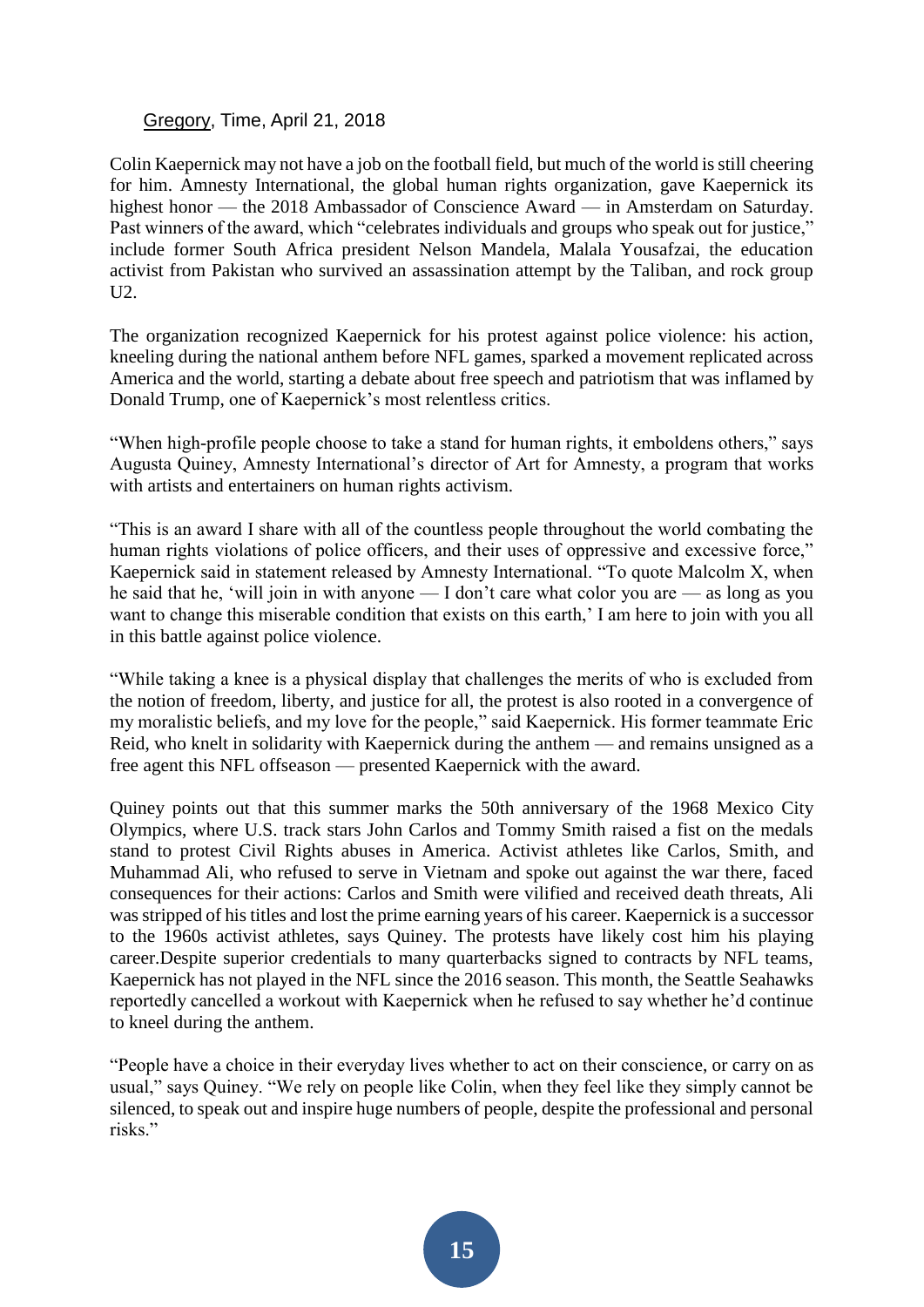# **The NRA just broke a 15-year fundraising record,** By Alex Daugherty, The

Miami Herald, April 23, 2018

As the student-led March for Our Lives movement captured the nation's attention in the weeks after the Parkland shooting, the other side of the gun control debate enjoyed a banner month of its own.

The National Rifle Association's Political Victory Fund raised \$2.4 million from March 1 to March 31, the group's first full month of political fundraising since the nation's deadliest high school shooting on Valentine's Day, [according to filings](http://docquery.fec.gov/cgi-bin/forms/C00053553/1226443/) submitted to the Federal Elections Commission. The total is \$1.5 million more than the organization raised during the same time period in 2017, when it took in \$884,000 in donations, and \$1.6 million more than it raised in February 2018.

Most of the donations came from small donors who gave less than \$200. The NRA doles out money to political campaigns from the victory fund, but most of its spending is on activity that isn't directly linked with a lawmakers' campaign where the group is not bound by state and federal campaign finance limits. For example, Florida Republican Sen. Marco Rubio received only \$9,900 in direct contributions from the NRA during his 2016 U.S. Senate campaign, but his campaign benefited from \$3.3 million in outside spending from the NRA to help him defeat Democratic Rep. Patrick Murphy.

In Florida, the NRA has donated to four Republican members of Congress during the 2018 cycle, but the four donations are \$2,750 or less, a pittance when a competitive congressional campaign typically costs millions. The NRA hasn't donated to candidates at the state level in Florida for years. Instead, the group's political power comes from its thousands of members who are typically a powerful voting bloc in Republican primary elections.

Marion Hammer, the NRA's powerful lobbyist in Florida, recently circulated a letter to members titled "It's Time to Name the Betrayers Who Voted For Gun Control," an attack on Republican members of the Florida Legislature who helped to pass a gun bill that raised the age to legally purchase a firearm from 18 to 21, instituted a three-day waiting period for purchasing rifles and shotguns, and banned devices called bump stocks that allow semi-automatic rifles to fire at a higher rate.

"We did NOT support the gratuitous gun control provisions added to the bill by REPUBLICANS," the letter reads. "Republican legislators are responsible for passage of the 'gun control bill.' They lacked the courage to uphold their oath of office and keep their word to constituents who voted for them. They were in total control. They no longer deserve your trust."

The NRA spent \$31 million to attack Hillary Clinton or support Donald Trump during the 2016 campaign, and the NRA's lobbying arm also spends millions on federal elections, but it does not have to report information on its donors or finances to the FEC.

Gun control groups haven't been able to match the NRA's fundraising. Everytown for Gun Safety's Political Action Fund raised \$13,580 in March while former Rep. Gabrielle Giffords' Political Action Committee raised \$129,589 in March.

The March for Our Lives group founded after the Parkland shooting has raised \$3.5 million since Feb. 18 via the online service GoFundMe, though that money was put toward organizing marches around the country and helping families of the victims.